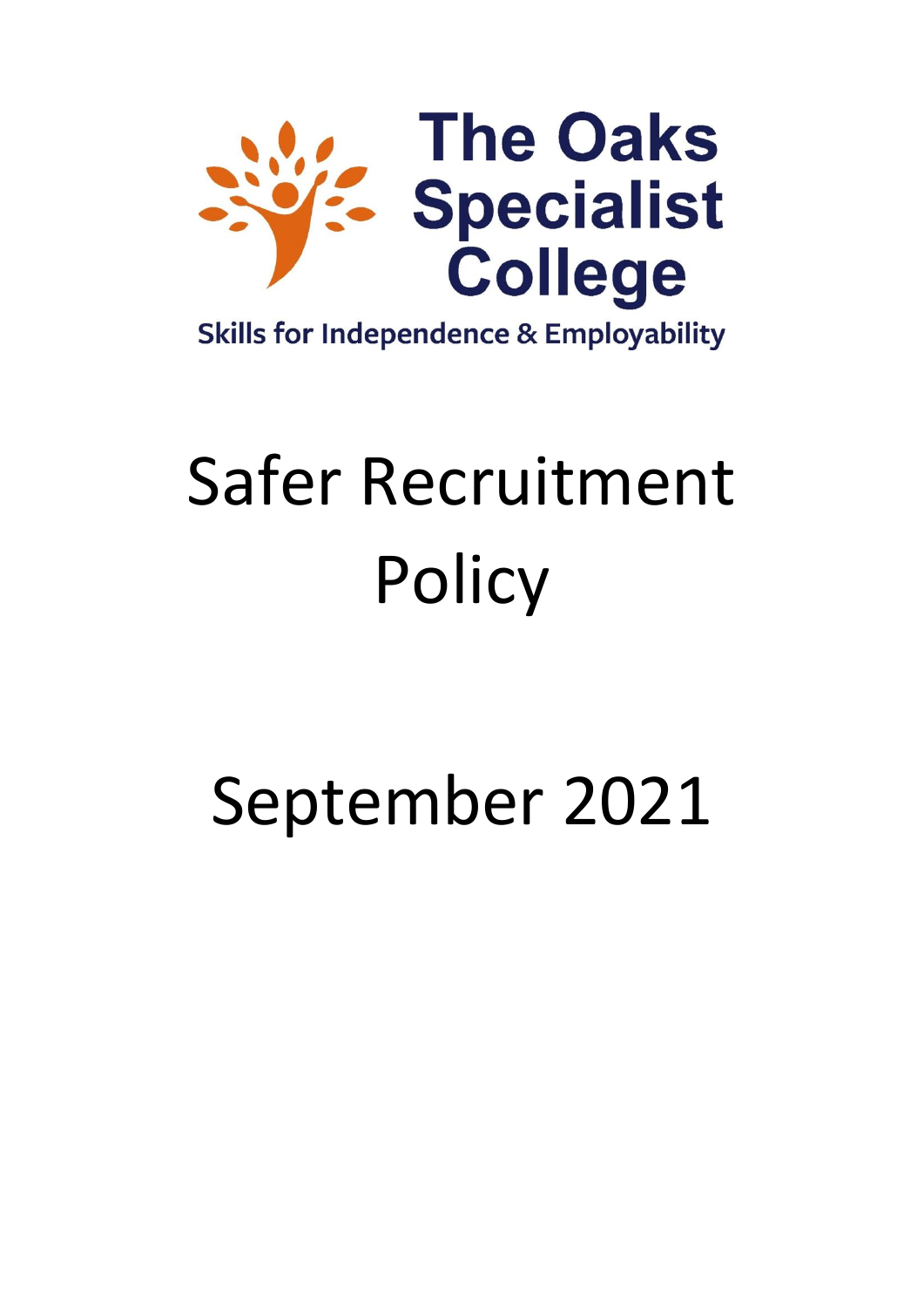**Introduction**

The Oaks Specialist College is committed to safeguarding and promoting the welfare of all learners in its care. As an employer, the College expects all staff and volunteers to share this commitment.

This Policy details the statutory and organisational obligations of The Oaks regarding the safe recruitment of staff and volunteers. It will be updated every 2 years at a minimum or as required pending legislative and local requirements.

**Aims and Objectives**

The aims of the Safer Recruitment policy are to help deter, reject or identify people who might abuse learners or are otherwise unsuited to working with them by having appropriate procedures for appointing staff.

The aims of the College's recruitment policy are as follows:

- to ensure that the best possible staff are recruited on the basis of their merits, abilities and suitability for the position;
- to ensure that all job applicants are considered equally and consistently;
- to ensure that no job applicant is treated unfairly on any grounds including race, colour, nationality, ethnic or national origin, religion or religious belief, sex or sexual orientation, marital or civil partner status, disability or age;
- to ensure compliance with all relevant legislation, recommendations and guidance including the statutory guidance published by the Department for Education (DfE), Keeping Children Safe in Education - September 2021 (KCSIE), the Prevent Duty Guidance for England and Wales 2015 (the Prevent Duty Guidance) and any guidance or code of practice published by the Disclosure and Barring Service (DBS); and
- to ensure that the College meets its commitment to safeguarding and promoting the welfare of our learners by carrying out all necessary pre-employment checks.

Employees involved in the recruitment and selection of staff are responsible for familiarising themselves with and complying with the provisions of this policy.

The College has a principle of open competition in its approach to recruitment and will seek to recruit the best applicant for the job. The recruitment and selection process should ensure the identification of the person best suited to the job at the College based on the applicant's abilities, qualifications, experience and merit as measured against the job description and person specification.

The recruitment and selection of staff will be conducted in a professional, timely and responsive manner and in compliance with current employment legislation, and relevant safeguarding legislation and statutory guidance (including KCSIE 2021 and Prevent Duty Guidance).

If a member of staff involved in the recruitment process has a close personal or familial relationship with an applicant, they must declare it as soon as they are aware of the individual's application and avoid any involvement in the recruitment and selection decision-making process.

The College aims to operate this procedure consistently and thoroughly while obtaining, collating, analysing, and evaluating information from and about applicants applying for job vacancies at The Oaks.

**Roles and Responsibilities**

It is the responsibility of the Board of Trustees to:

- ensure the College has effective policies and procedures in place for recruitment of all staff and volunteers in accordance with DfE guidance and legal requirements.
- monitor the College's compliance with them.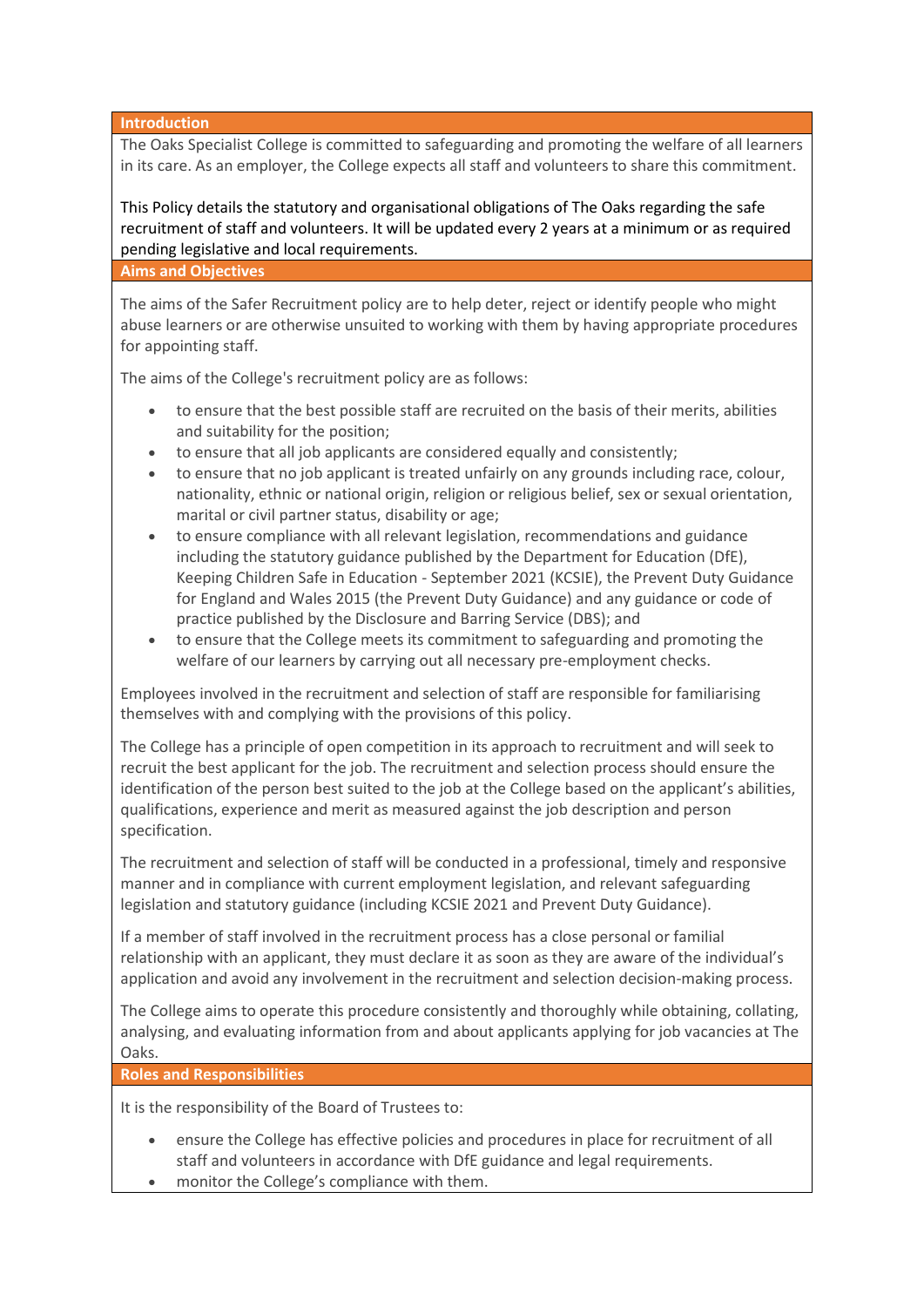It is the responsibility of the Head of College and other Managers involved in recruitment to:

- ensure that the College operates safe recruitment procedures and makes sure all appropriate checks are carried out on all staff and volunteers who work at the College.
- to monitor contractors' and agencies' compliance with this document.
- Promote welfare of learners at every stage of the procedure.

The Board of Trustees has delegated responsibility to the Head of College (teaching staff) and Managers to lead in all appointments. Trustees may be involved in staff appointments, but the final decision will rest with the Head of College.

**Definition of Regulated Activity and Frequency**

Any position undertaken at, or on behalf of the College will amount to "regulated activity" if it is carried out:

- frequently, meaning once a week or more; or
- overnight, meaning between 2.00am and 6.00am; or
- satisfies the "period condition", meaning four times or more in a 30-day period; and
- provides the opportunity for contact with learners.

Roles which are carried out on an unpaid/voluntary basis will only amount to regulated activity if, in addition to the above, they are carried out on an unsupervised basis.

The College is not permitted to check the Barred List unless an individual will be engaging in "regulated activity". The College is required to carry out an enhanced DBS check for all staff, supply staff and trustees who will be engaging in regulated activity. **Recruitment and Selection Procedure – Advertising**

To ensure equality of opportunity, the College will advertise all vacant posts to encourage as wide a field of applicant as possible, normally this entails an external advertisement.

Any advertisement will make clear the College's commitment to safeguarding and promoting the welfare of children.

All documentation relating to applicants will be treated confidentially in accordance with the Data Protection Act (DPA18).

# **Application Forms:**

The Oaks uses its own application form and all applicants for employment will be required to complete an application form containing questions about their academic and full employment history and their suitability for the role (in addition all applicants are required to account for any gaps or discrepancies in employment history). Applicants submitting an incomplete application form will not be shortlisted.

The application form will include the applicant's declaration regarding convictions and working with children and will make it clear that the post is exempt from the provisions of the Rehabilitation of Offenders Act 1974. CVs will not be accepted.

The College would not seek to employ anyone who is barred from working with children. All applicants will be made aware that providing false information is an offence and could result in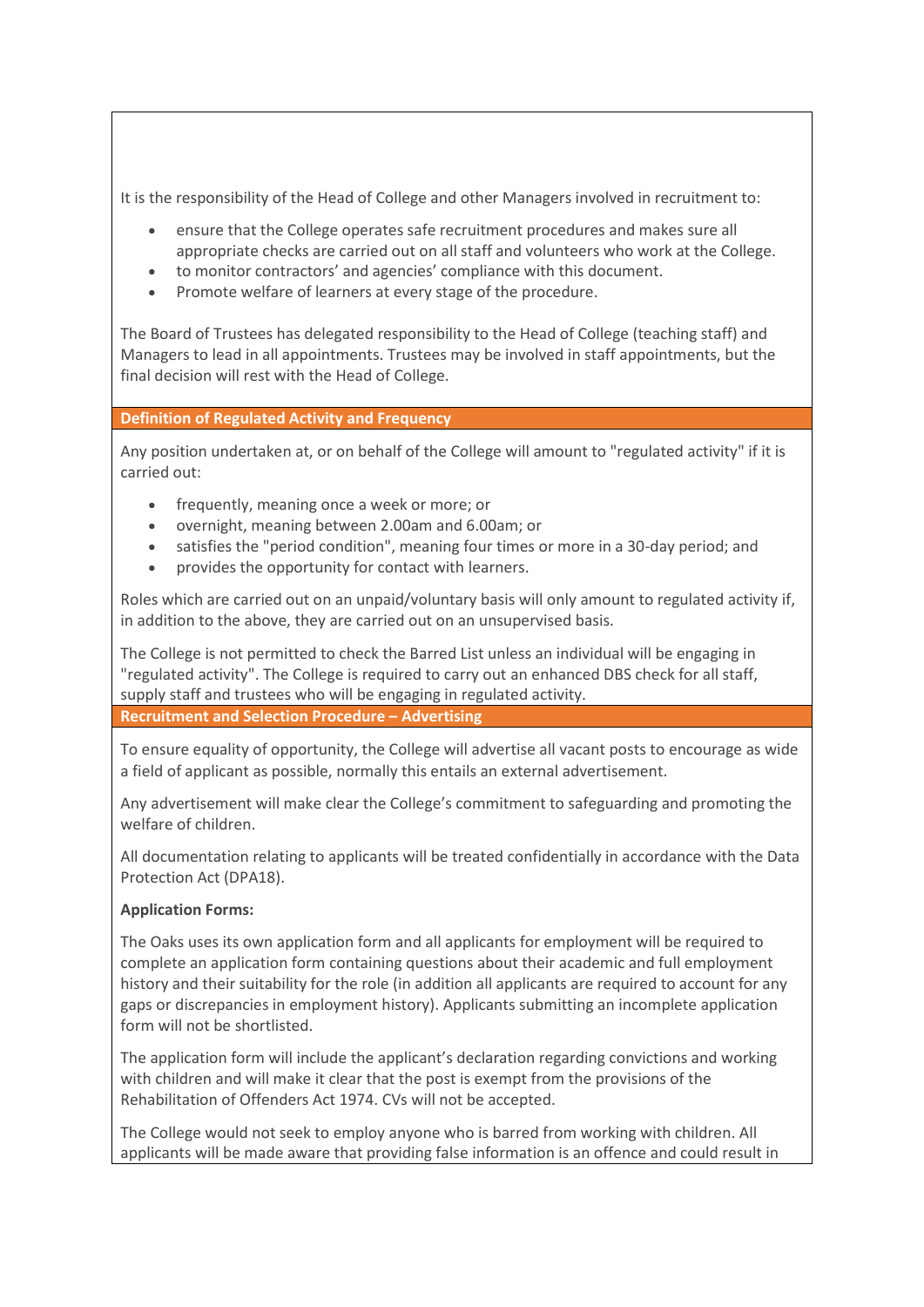the application being rejected, or summary dismissal if the applicant has been selected, and referral to the police and/or the DBS.

# **References:**

References for the candidate(s) may be requested prior to interview, or no later than when a decision is made on the successful candidate(s).

All offers of employment will be subject to the receipt of a minimum of two references which are considered satisfactory by the College. One of the references must be from the applicant's current or most recent employer. If the current/most recent employment does/did not involve work with children or young people, then the second reference should ideally be from the employer with whom the applicant most recently worked with children or young people. The referee must not be a relative. References will always be sought and obtained directly from the referee and their purpose is to provide objective and factual information to support appointment decisions.

All referees will be asked whether they believe the applicant is suitable for the job for which they have applied and whether they have any reason to believe that the applicant is unsuitable to work with vulnerable young adults. This includes any known details regarding Referees will also be asked to confirm that the applicant has not been radicalised, so that they do not support terrorism or any form of "extremism".

The Oaks recognises that many referees provide information that details only the timescale of employment of the applicant. The Oaks will make an informed decision based on the information contained within the 2<sup>nd</sup> reference. Should both references provide no contextual information around the nature of the applicant's employment, The Oaks must attempt to confirm with the referees that there are no concerns regarding the applicant working with vulnerable young adults.

Any discrepancies or anomalies will be followed up. Direct contact by phone will be undertaken with each referee to verify the reference.

Please note that no questions will be asked about health or medical fitness prior to any offer of employment being made.

The College does not accept open references, testimonials, or references from relatives.

# **Interviews:**

There will be a face-to-face interview wherever possible, a minimum of two interviewers. The interview process will explore the applicant's ability to carry out the job description and meet the person specification. It will enable the panel to explore any anomalies or gaps which have been identified to satisfy themselves that the chosen applicant can meet the safeguarding criteria (in line with Safer Recruitment Training).

Any information regarding past disciplinary action or allegations, cautions or convictions will be discussed and considered in the circumstance of the individual case during the interview process, if it has been disclosed on the application form.

At least one member of any interviewing panel will have undertaken safer recruitment training or refresher training as applicable.

All applicants who are invited to interview may be required to bring evidence of their identity, address and qualifications. Original documents will only be accepted, and photocopies will be taken. Unsuccessful applicant documents will be destroyed 6 months after the recruitment programme.

**Offer of appointment and New Employee Process:**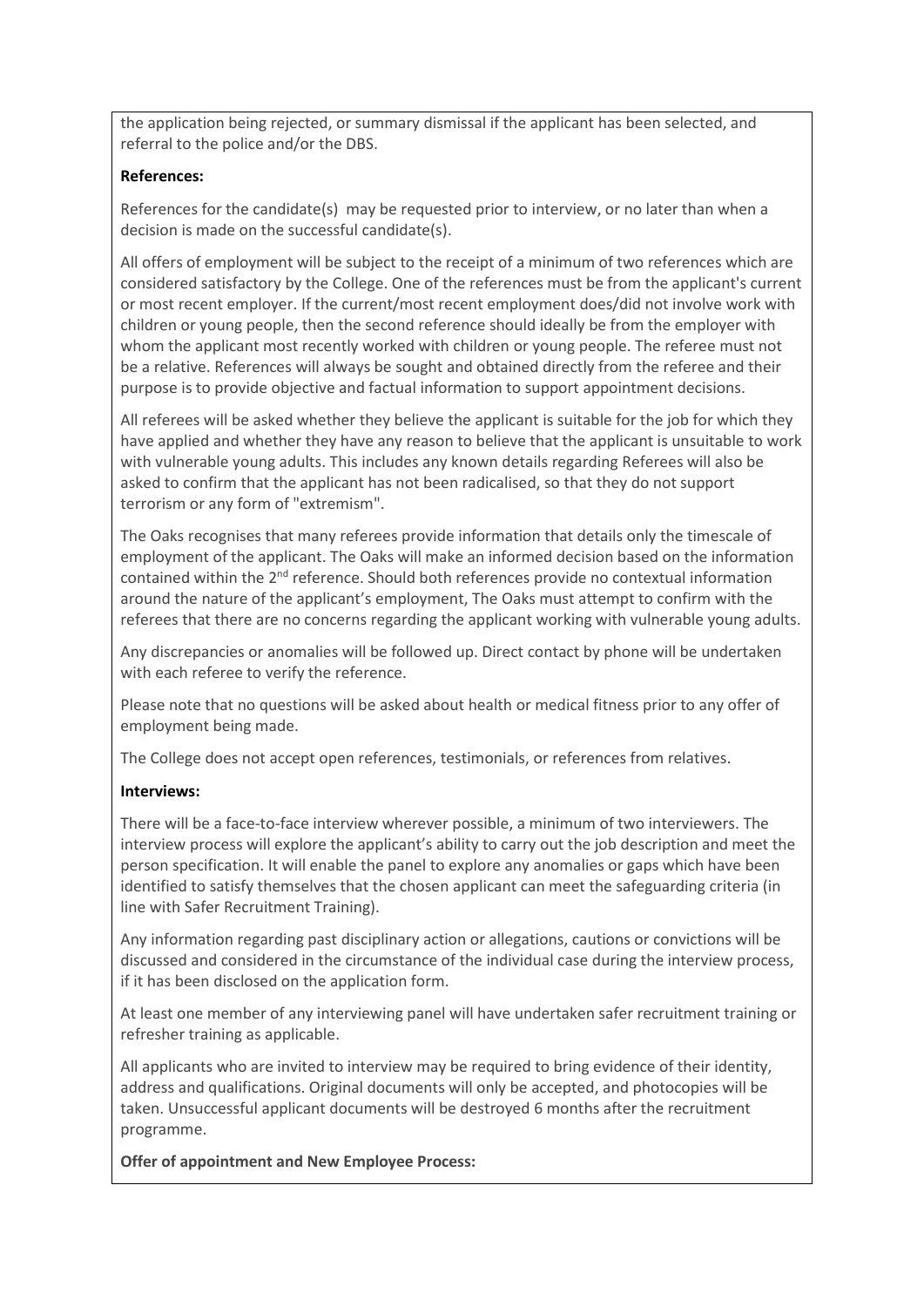In accordance with the recommendations set out in KCSIE the College carries out a number of preemployment checks in respect of all prospective employees.

If it is decided to make an offer of employment following the formal interview, any such offer will be conditional on the following:

- the agreement of a mutually acceptable start date and the signing of a contract incorporating the College's standard terms and conditions of employment
- verification of the applicant's identity (if not previously been verified)
- the receipt of two references (one of which must be from the applicant's most recent employer) which the College considers to be satisfactory for positions which involve "teaching work":
	- $\circ$  i. the College being satisfied that the applicant is not, and has never been, the subject of a sanction, restriction or prohibition issued by the Teaching Regulation Agency (formerly National College for Teaching and Leadership), or any predecessor or successor body, or by a regulator of the teaching profession in any other European Economic Area country which prevents the applicant working at the College or which, in the College's opinion, renders the applicant unsuitable to work at the College;
	- o ii. the College being satisfied that the applicant is not, and has never been, the subject of any proceedings before a professional conduct panel or equivalent body in the UK or any other country for any reason which prevents the applicant working at the College or which, in the College's opinion, renders the applicant unsuitable to work at the College
- where the position amounts to "regulated activity" the receipt of an enhanced disclosure from the DBS which the College considers to be satisfactory
- confirmation that the applicant is not subject to a direction under section 142 of the Education Act 2002 which prohibits, disqualifies or restricts them from providing education at a College, taking part in the management of an independent College or working in a position which involves regular contact with children
- confirmation that the applicant is not subject to a direction under section 128 of the Education and Skills Act 2008 which prohibits, disqualifies or restricts them from being involved in the management of an independent College
- verification of the applicant's medical fitness for the role
- verification of the applicant's right to work in the UK
- any further checks which are necessary as a result of the applicant having lived or worked outside of the UK; and
- verification of professional qualifications which the College deems a requirement for the post, or which the applicant otherwise cites in support of their application (where not previously verified).

Whether a position amounts to "regulated activity" must therefore be considered by the College in order to decide which checks are appropriate. It is however likely that in nearly all cases the College will carry out an enhanced DBS check.

# **The Rehabilitation of Offenders Act 1974**

The Rehabilitation of Offenders Act 1974 does not apply to positions which involve working with or having access to learners. Therefore, any convictions and cautions that would normally be considered 'SPENT' must be declared when applying for any position at The Oaks.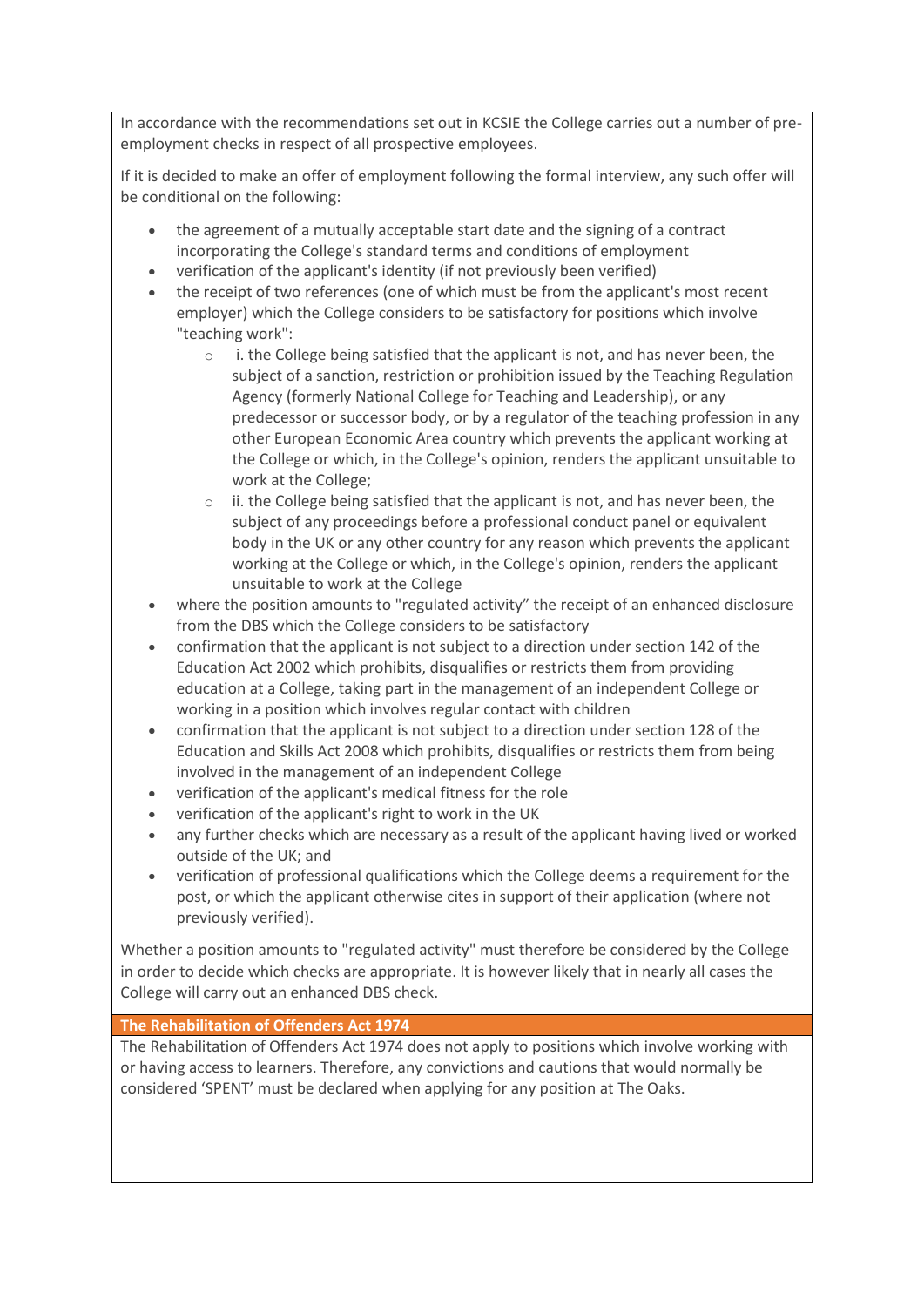# **DBS (Disclosure and Barring Service) Check**

The College applies for an enhanced disclosure from the DBS in respect of all positions at the College which amount to "regulated activity" as defined in the Safeguarding Vulnerable Groups Act 2006 (as amended). The purpose of carrying out an Enhanced Check for Regulated Activity is to identify whether an applicant is barred from working with children by inclusion on the Children's Barred List and to obtain other relevant suitability information.

It is the College's policy that the DBS disclosure must be obtained before the commencement of employment of any new employee.

It is the College's policy to re-check employees' DBS Certificates every three years and in addition any employee who takes leave for more than three months (ie maternity leave, career break etc) must be re-checked before they return back to work.

Members of staff at The Oaks are aware of their obligation to inform the Business Manager of any cautions or convictions that arise between these checks taking place.

DBS checks will still be requested for applicants with recent periods of overseas residence and those with little or no previous UK residence

# **Portability of DBS Certificates Checks**

Staff may wish to join the DBS Update Service if they are likely to require another check in the future. Applicants may sign up to the Service for a fee of £13 per annum, which is payable by the applicant.

This allows for portability of a Certificate across employers. The College will:

- obtain consent from the applicant to carry out an update search.
- confirm the certificate matches the individual's identity.
- examine the original certificate to ensure that it is for the appropriate workforce and level of check, ie enhanced certificate/enhanced including barred list information.

The Update check would identify and advise whether there has been any change to the information recorded, since the initial certificate was issued. Applicants will be able to see a full list of those organisations that have carried out a status check on their account.

# **DBS Certificate**

The DBS no longer issue Disclosure Certificates to employers; therefore employees/applicants should bring their original Certificate to the Business Manager at The Oaks (for employees within 7 days of issue or applicants before they commence work or any project involving regulated activity).

**Dealing with convictions**

The College operates a formal procedure if a DBS Certificate is returned with details of convictions.

Consideration will be given to the Rehabilitation of Offenders Act 1974 and also:

- the nature, seriousness and relevance of the offence;
- how long ago the offence occurred;
- one-off or history of offences;
- changes in circumstances,
- decriminalisation and remorse.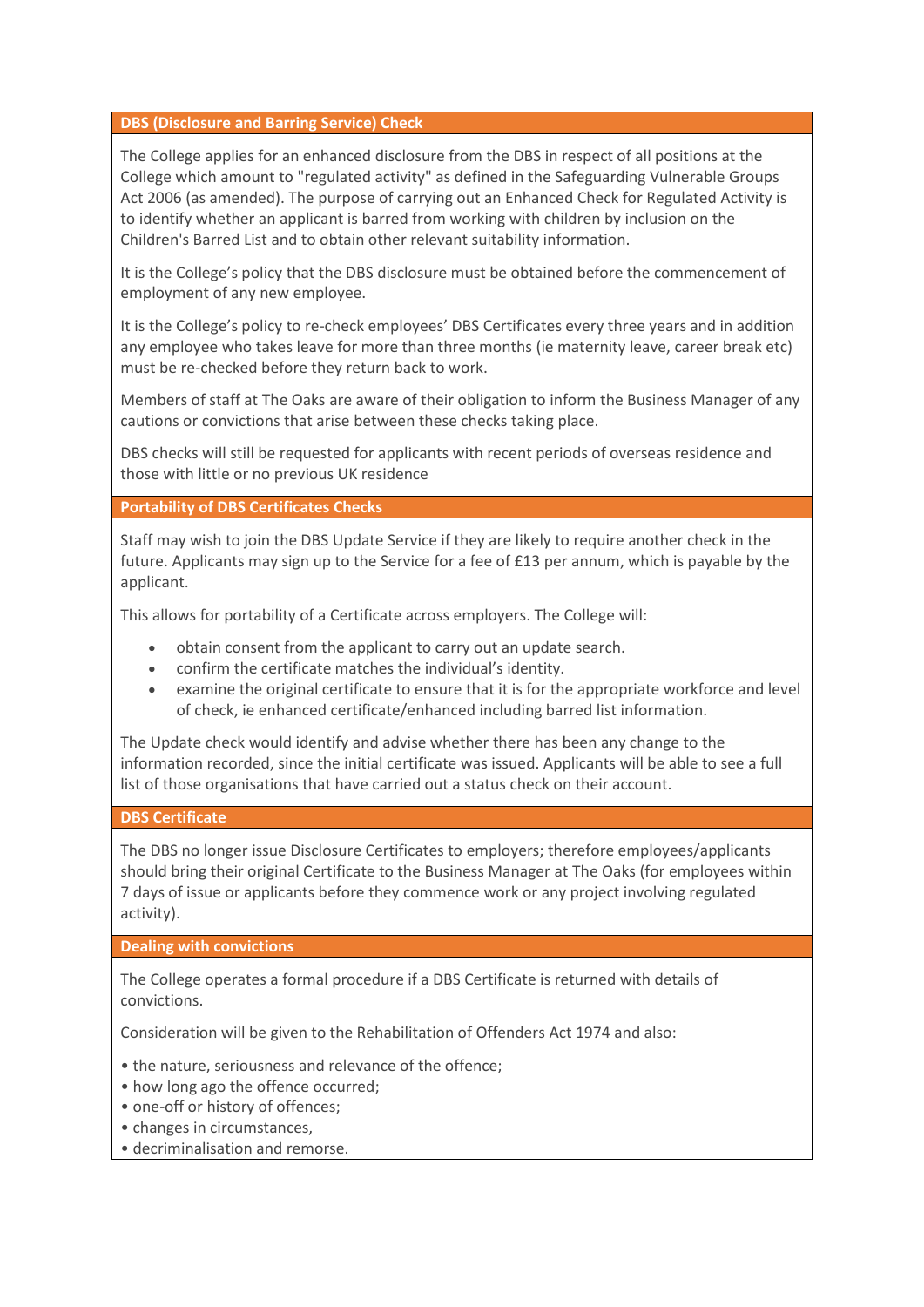A formal meeting will take place face-to-face to establish the facts with the Head of College and the Business Manager. A decision will be made following this meeting. In the event that relevant information (whether in relation to previous convictions or otherwise) is volunteered by an applicant during the recruitment process or obtained through a disclosure check, the Head of College and Business Manager will evaluate all of the risk factors above before a position is offered or confirmed.

If an applicant wishes to dispute any information contained in a disclosure, they may do so by contacting the DBS. In cases where the applicant would otherwise be offered a position were it not for the disputed information, the College may, where practicable and at its discretion, defer a final decision about the appointment until the applicant has had a reasonable opportunity to challenge the disclosure information.

#### **Secretary of State Prohibition Orders (Teaching and Management Roles)**

In all cases where an applicant is to undertake a teaching role of any kind, a Prohibition Order check will be made using the Employer Access Online Service. It is anticipated that this will be performed at offer stage. A person who is prohibited from teaching must not be appointed to work as a teacher in such a setting.

Prohibition orders are made by the Secretary of State following consideration by a professional conduct panel convened by the Teaching Regulation Agency. Pending such consideration, the Secretary of State may issue an interim prohibition order if it is considered to be in the public interest to do so. A section 128 direction 39 prohibits or restricts a person from taking part in the management of an independent College.

A person who is prohibited is unable to participate in any management of an independent College, a trustee on any governing body in an independent College, or a management position that retains or has been delegated any management responsibilities. A check for a section 128 direction will be carried out using the Teacher Services' system. Where the person will be engaging in regulated activity, a DBS barred list check will also identify any section 128 direction.

# **Proof of identity, Right of Work in the UK & verification if Qualifications and/or professional status**

All applicants invited to attend an interview at the College will be required to bring their identification documentation such as passport, birth certificate, driving licence etc. with them as proof of identity/eligibility to work in UK in accordance with the Immigration, Asylum and Nationality Act 2006 and DBS identity checking guidelines. The College does not discriminate on the grounds of age.

Where an applicant claims to have changed their name by deed poll or any other means (eg marriage, adoption, statutory declaration) they will be required to provide documentary evidence of the change.

In addition, applicants must be able to demonstrate that they have obtained any academic or vocational qualification legally required for the position and claimed in their application form.

#### **Medical Fitness**

The College is legally required to verify the medical fitness of anyone to be appointed to a post at the College, after an offer of employment has been made but before the appointment can be confirmed.

All applicants are requested to complete a medical questionnaire and where appropriate a doctor's medical report may be required. This information will be reviewed against the Job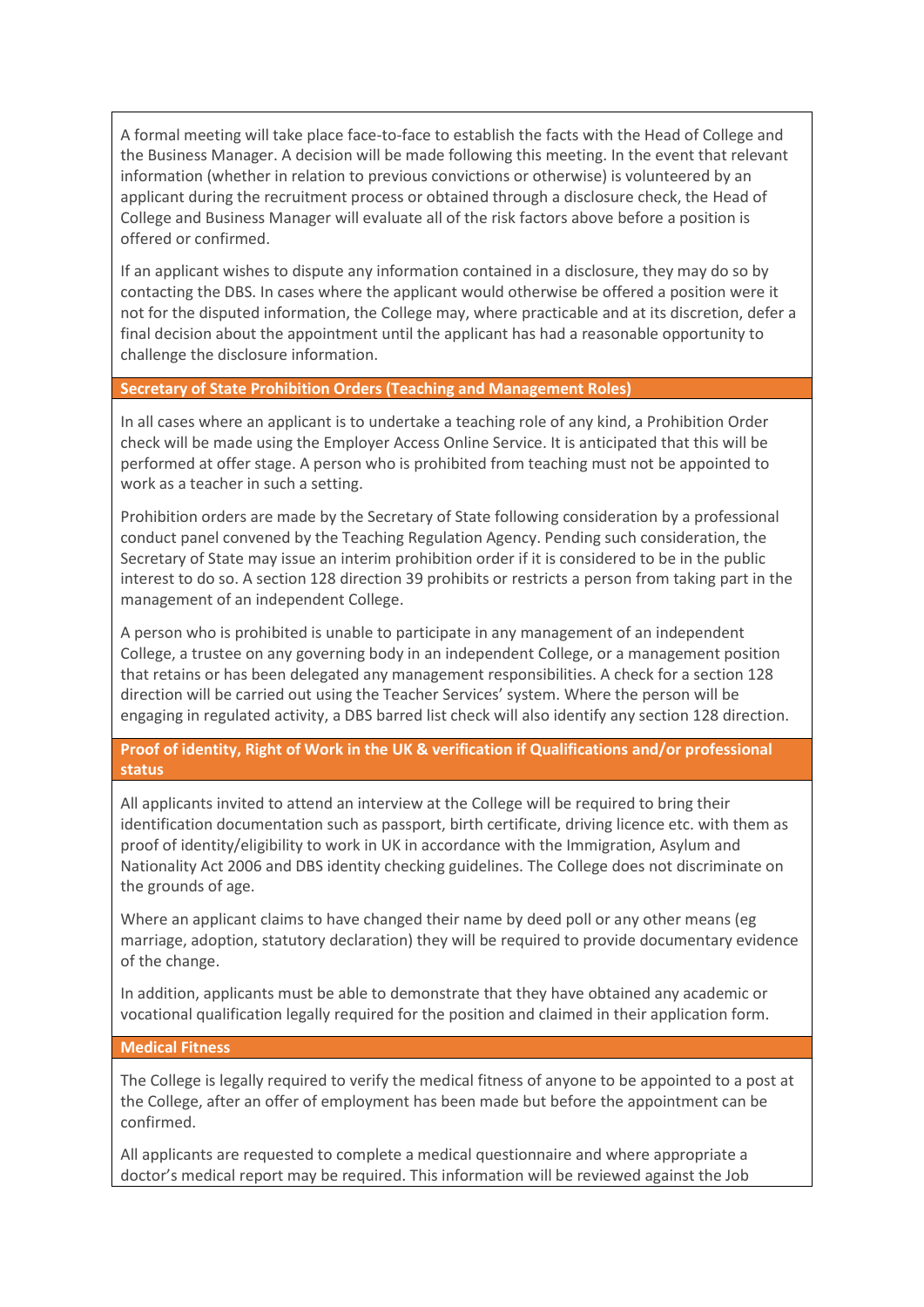Description and the Person Specification for the particular role, together with details of any other physical or mental requirements of the role.

The College is aware of its duties under the Equality Act 2010. No job offer will be withdrawn without first consulting with the applicant, obtaining medical evidence and considering reasonable adjustments.

#### **Overseas Checks**

The College, in accordance with the UK Visas and Immigration (UKVI) will, if applicable, sponsor new foreign nationals (see Certificate of Sponsorship section).

In addition, applicants who have lived/travelled abroad for more than 3 months will need to obtain a criminal records check from the relevant country. The applicant will not be permitted to commence work until the overseas information has been received and is considered satisfactory by the College.

#### **Certificates of Sponsorship (CoS)**

If an appointed applicant is a national of a non-EEA country, a CoS may be required. Before any offer of employment is made, the Interviewing Managers should consult with the Business Manager to establish whether the College has any unallocated Sponsorship Certificates.

Criteria for issuing a CoS are:

- The job is in a "designated shortage" occupation, or
- It passes the Resident Labour Market Test (RLMT)
- The job is at NQF6 Level or above
- Minimum salary levels as stated by the UKVI are met.

Only the Business Manager will be able to issue a CoS. In addition to the CoS the applicant must apply for entry clearance/leave to remain through the UKVI and comply with the UKVI requirements.

The process can take up to three months and staff cannot, under any circumstances, be employed until permission is given.

Detailed advice on the above is available from the Business Manager.

# **Induction Programme**

All new employees will be given an induction programme which will clearly identify the College policies and procedures, including the Safeguarding of Vulnerable Young People's Policy, the Code of Conduct, and KCSIE, and make clear the expectations which will govern how staff carry out their roles and responsibilities.

# **Single Centralised Register of Members of Staff**

In addition to the various staff records kept in College, and on individual personnel files, a Single Central Record of recruitment and vetting checks is kept in accordance with the Education (Independent College Standards) Regulations 2014 requirements. This is kept up-to-date and retained by the Business Manager. The Single Central Record will contain details of the following:-

• All employees who are employed to work at the College;

• all employees who are employed as supply staff to the College whether employed directly or through an agency;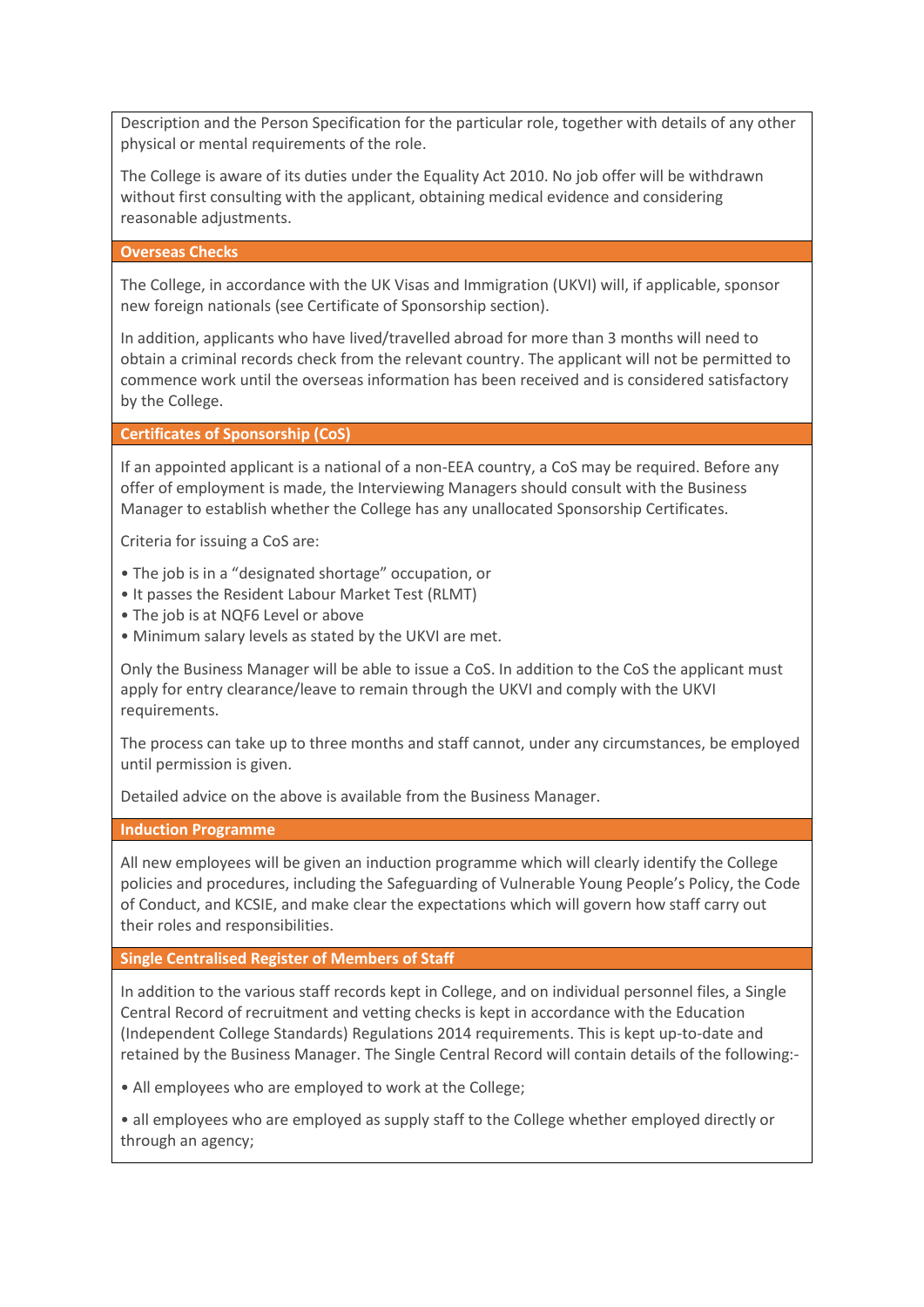• all others who have been chosen by the College to work in regular contact with learners. This will cover volunteers, trustees, peripatetic staff and people brought into the College to provide additional teaching or instruction for learners but who are not staff members, eg sports coaches etc.

A designated trustee will be responsible for auditing the Single Central Record and reporting his/her findings to the full Trustees Board during the Summer Term meeting.

# **Record Retention/Data Protection**

The College is legally required to undertake the above pre-employment checks. Therefore, if an applicant is successful in their application, the College will retain on their personnel file any relevant information provided as part of the application process. This will include copies of documents used to verify identity, right to work in the UK, medical fitness and qualifications. Medical information may be used to help the College to discharge its obligations as an employer, e.g. so that the College may consider reasonable adjustments if an employee suffers from a disability or to assist with any other workplace issue.

This documentation will be retained by the College for the duration of the successful applicant's employment with the College. All information retained on employees is kept centrally by the Business Manager in a locked and secure cabinet.

The same policy applies to any suitability information obtained about volunteers involved with College activities.

The Oaks will retain all interview notes on all unsuccessful applicants for a period of 6 months, after which time the notes will be confidentially destroyed (i.e. shredded). The 6-month retention period is in accordance with the General Data Protection Regulations (GDPR) [DPA18].

# **Ongoing Employment at The Oaks**

The Oaks recognises that safer recruitment and selection is not just about the start of employment but should be part of a larger policy framework for all staff. The College will therefore provide ongoing training and support for all staff, as identified through the Annual Review/appraisal procedure.

# **Contractors and agency Staff**

Contractors engaged by the College must complete the same checks for their employees that the College is required to complete for its staff. The College requires confirmation that these checks have been completed before employees of the Contractor can commence work at the College.

Agencies who supply staff to the College must also complete the pre-employment checks which the College would otherwise complete for its staff. Again, the College requires confirmation that these checks have been completed before an individual can commence work at the College.

The College will independently verify the identity of staff supplied by contractors or an agency in and will require the provision of the original DBS certificate before contractors or agency staff can commence work at the College.

# **Visiting Speakers (and Prevent Duty)**

The Prevent Duty Guidance requires the College to have clear protocols for ensuring that any visiting speakers, whether invited by staff or by learners, are suitable and appropriately supervised.

The College is not permitted to obtain a DBS disclosure or Children's Barred List information on